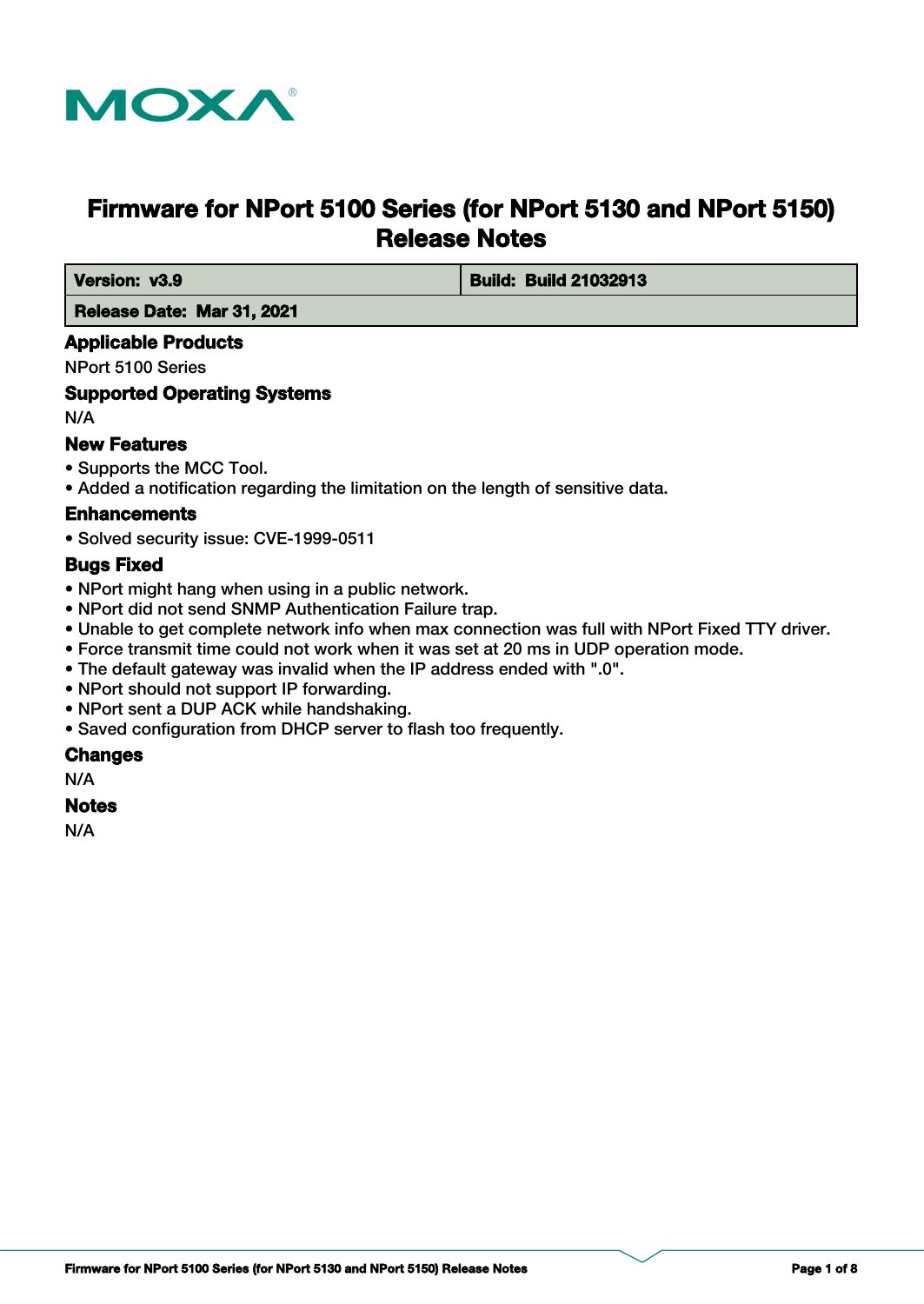

 **Version: v3.8 Build: Build: Build 17102516** 

 **Release Date: May 15, 2019**

## **Applicable Products**

NPort 5130, NPort 5150

## **Supported Operating Systems**

N/A

## **New Features**

N/A

## **Enhancements**

- ICS-CERT ICS-VU-398374 Moxa NPort 5110 ethernet leaking vulnerability report.
- ICS-CERT ICS-VU-034903 Moxa NPort 5110 vulnerability report.
- ICS-CERT ICS-VU-923791 Moxa NPort 5110 flood attack vulnerability report.

#### **Bugs Fixed**

• Pair connection mode could not resolve domain name.

#### **Changes**

N/A

# **Notes**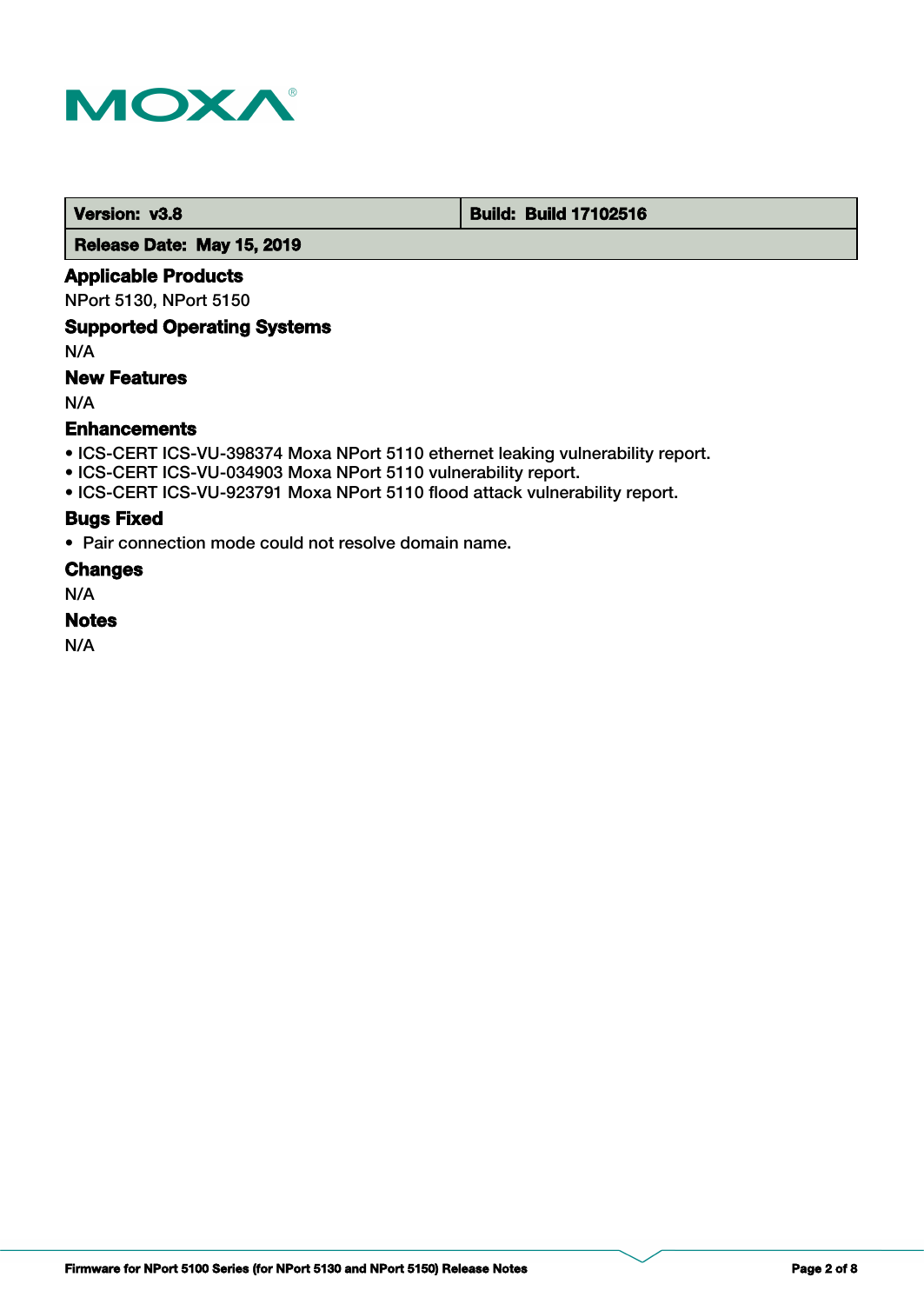

 **Version: v3.7 Build: Build: Build 17030709** 

 **Release Date: Mar 07, 2017**

## **Applicable Products**

NPort 5130, NPort 5150

## **Supported Operating Systems**

N/A

# **New Features**

N/A

## **Enhancements**

• Encrypted SNMP community string in Moxa communication protocol.

## **Bugs Fixed**

• For specific Moxa communication commands, the password might be exposed.

• If the Auto report to IP was not specified and SNMP community was set by web console, the Moxa communication command oftentimes returned part of the SNMP community string.

#### **Changes**

N/A

## **Notes**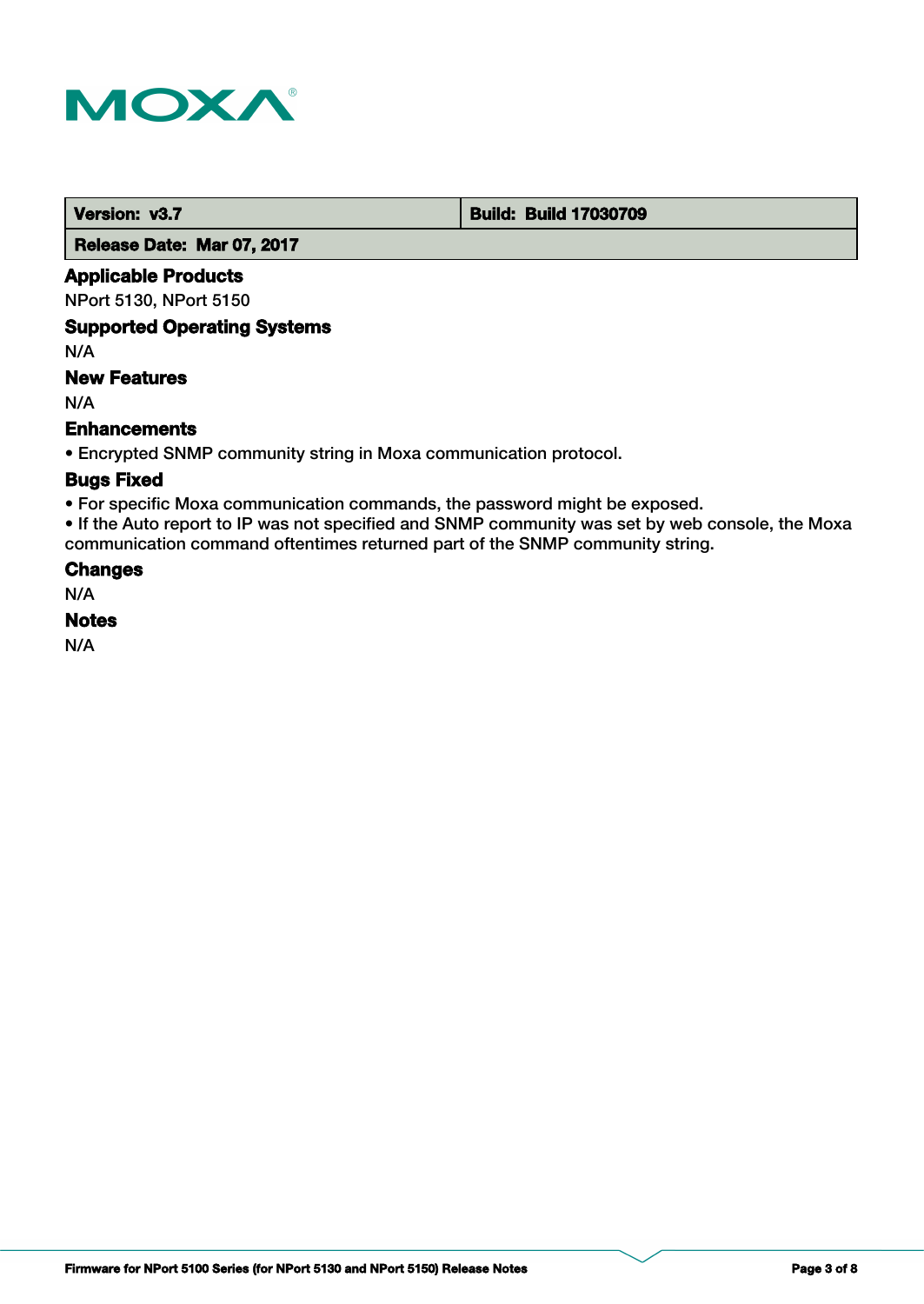

 **Version: v3.6 Build: Build: Build 16100411** 

 **Release Date: Oct 04, 2016**

# **Applicable Products**

NPort 5130, NPort 5150

#### **Supported Operating Systems**

N/A

# **New Features**

N/A

# **Enhancements**

• Supports "ARP probe" in RFC5227. The NPort would respond to ARP requests with sender IP address 0.0.0.0.

- Enhanced web login security and support for the login of five users simultaneously.
- Extends HTTP's challenge ID length from 32 bits to 256 bits.
- Enables the default password "moxa."
- Increases the CSRF protection mechanism.
- Increases the XSS protection mechanism.
- The IP address of the NPort can be set to end with 0 or 255.

# **Bugs Fixed**

• The NPort could not send an e-mail by using Google's SMTP server.

• In pair connection mode, the master did not pull down RTS/DTR signal when the TCP connection was broken.

• The command port sent a lot of "D\_ASPP\_CMD\_ALIVE" packets when running for 50 days.

• he NPort rebooted or stalled due to several buffer overflow attacks on Telnet, SSH, DSCI, SNMP, HTTP, and HTTPS.

#### **Changes**

N/A

# **Notes**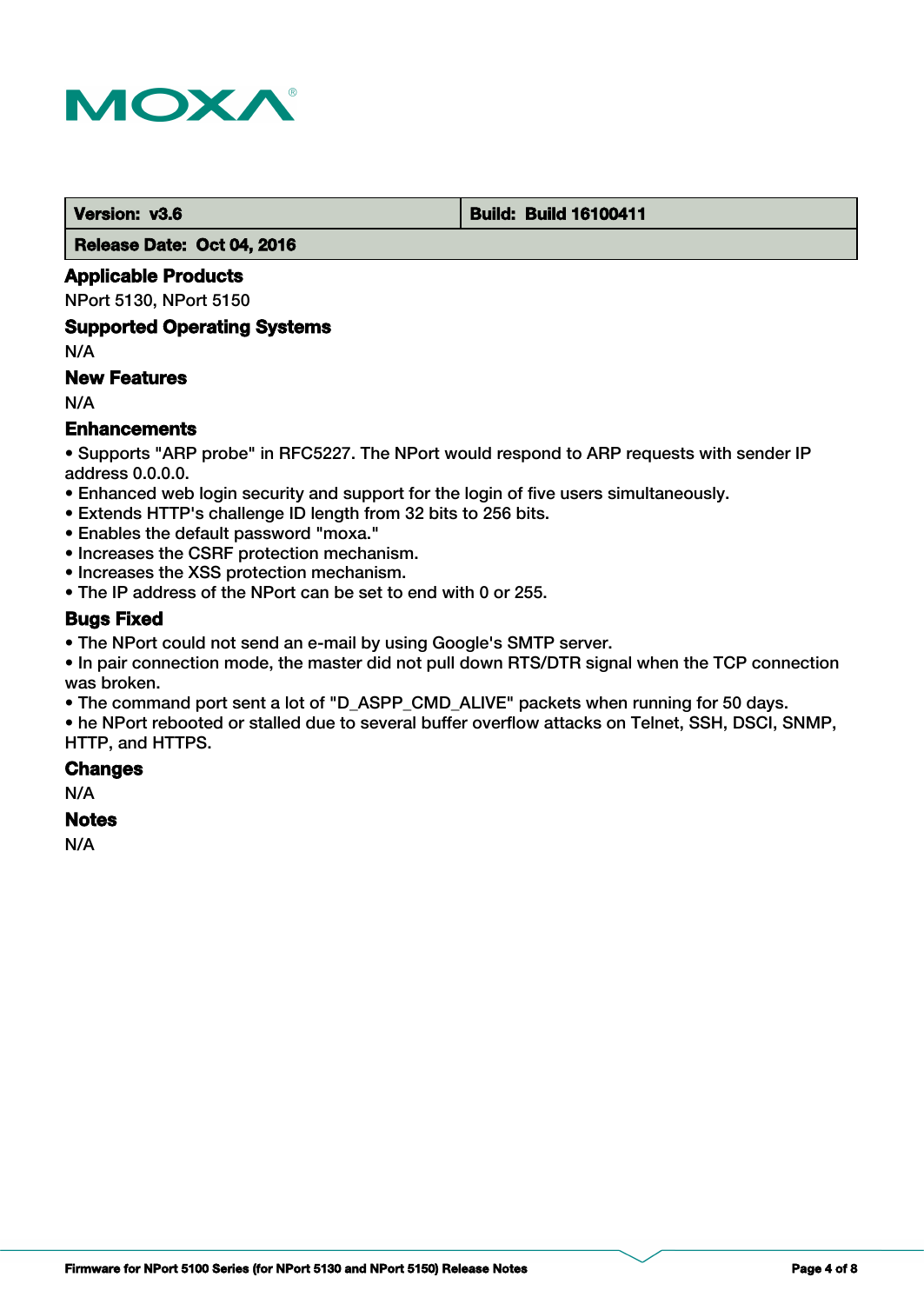

#### **Version: v3.5 Build: Build: Build 15041515**

 **Release Date: Apr 15, 2015**

## **Applicable Products**

NPort 5130, NPort 5150

#### **Supported Operating Systems**

N/A

## **New Features**

N/A

# **Enhancements**

• Uses the model name instead of "NULL" for SNMP object "sysDescr".

• Supports the connection to the server by domain name, and the server's IP address would change dynamically.

• Supports updating ARP table by gratuitous ARP.

• Improved the URL encoding issue when users typed the character '@' on the email trap settings while

using Firefox.

# **Bugs Fixed**

• If a GETNEXT command of SNMP was issued on an object that did not exist, it displayed 'no such name error'.

• During the DHCP renewing IP stage, if the IP address was originally given by a relay agent, the NPort would send the DHCP Request to the relay agent, and not the DHCP server.

• In Real COM mode, the NPort sometimes failed to notify changes to the driver if the NPort's serial port was changed frequently.

• Under reverse telnet mode, the NPort tried to sub-negotiate the COM port control options without option negotiation.

# **Changes**

N/A

#### **Notes**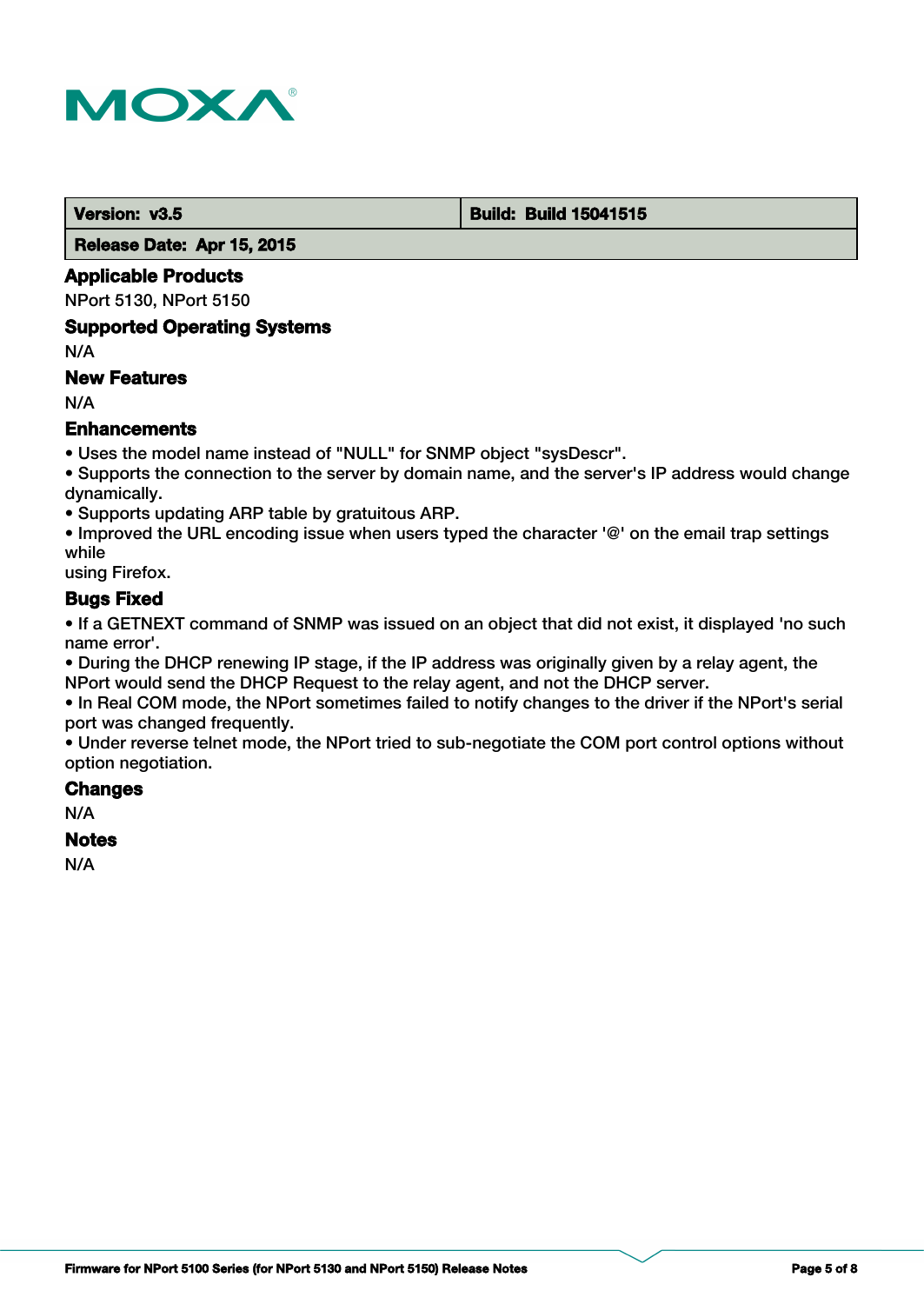

 **Version: v3.4 Build: Build: Build 11080114** 

 **Release Date: Aug 01, 2011**

## **Applicable Products**

NPort 5130, NPort 5150

#### **Supported Operating Systems**

N/A

## **New Features**

• Accepts composite AT command, for example, AT&FE1S0=2S2=43S3=13S4=10M1Q0V1.

## **Enhancements**

• Fine-tune the accuracy of the "inactivity time" function when in TCP server mode.

# **Bugs Fixed**

• The NPort would restart when receiving UDP packets that were larger or equal to 32768 bytes in size.

• The NPort did not receive the DHCP IP address when the DHCP server sent an ACK packet when its source IP and server identifier option were different, and if the relay agent IP address field was 0.0.0.0.

• The NPort failed to get the DHCP IP address after receiving DHCP NAK, issued by the DHCP server that didn't send DHCP Offer.

• Due to an Internet routing issue, the NPort dropped the connection and discarded data if the TCP FIN packet was received before regular data.

• Sometimes the TCP PUSH packet would immediately be retransmitted due to defects in the retransmission timeout algorithm.

• If AP wanted to create a TCP connection to a nonexistent host, other TCP packets would be delayed.

• When the NPort received DHCP NAK from a DHCP server, it would drop subsequent packets issued by the relay agent of that DHCP server.

• TCP next sequence number problem: When NPort sent last data packet (length > 0) with FIN flag being set, the NPort only added length to current sequence number to form the next sequence number (but the correct next sequence number = current sequence number + length + 1, since FIN counts 1). This incorrectly calculated sequence number made the NPort neglect the ACK from the peer and kept sending Keep-Alive packets to the peer.

• The NPort sometimes discarded received Ethernet packets because the packets were ruined by illegal memory access.

• When only the TX software flow control was enabled (for example, sending FAX application), the NPort would not stop the data transmission on receipt of the XOFF character.

• The password was plaintext in the hyperlink.

• The NPort could not receive any AT command characters when the TCP connection failed.

• The XON/XOFF flow control was canceled when receiving the XON character after the SETXOFF command was executed.

# **Changes**

N/A

# **Notes**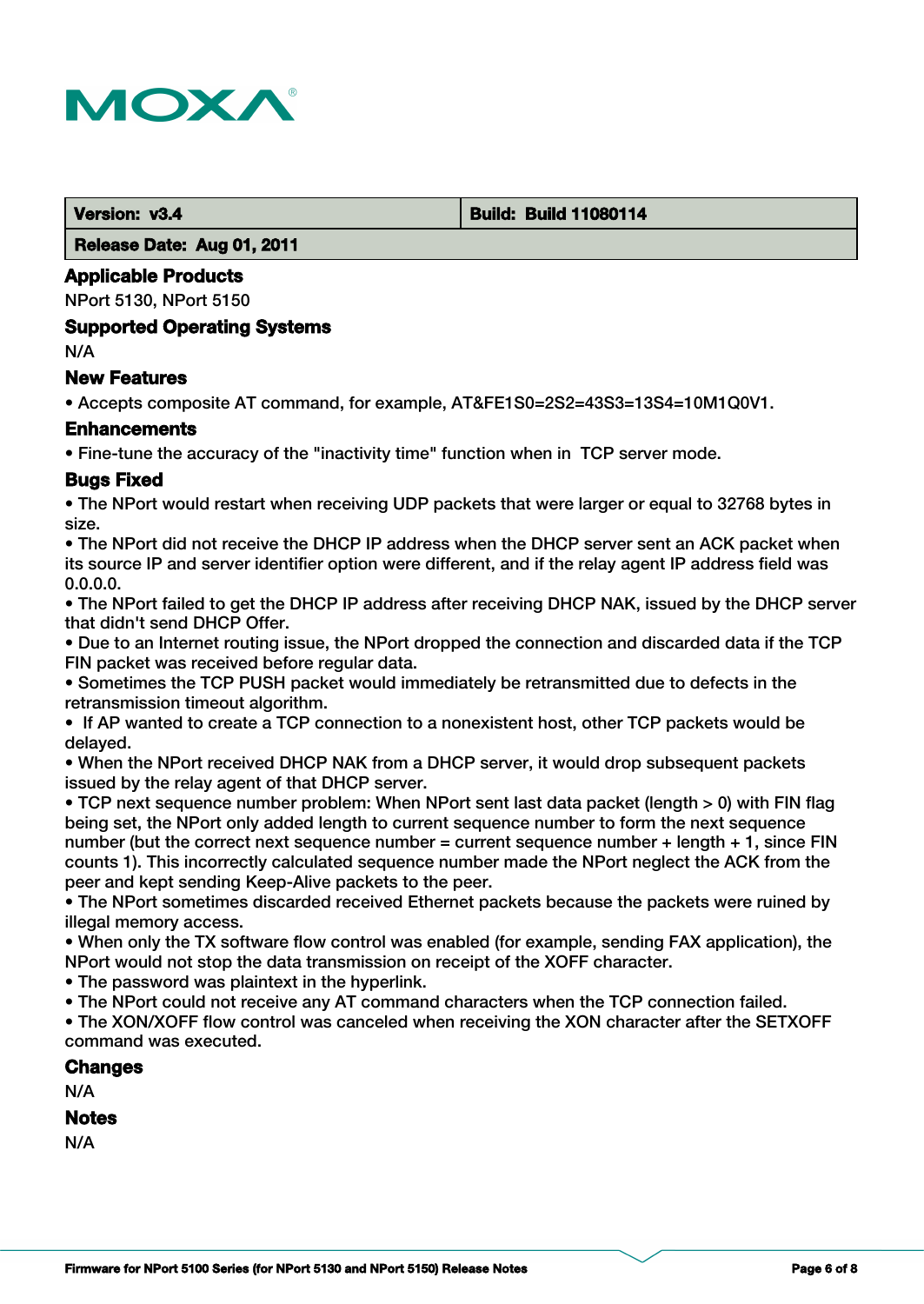

| Version: v3.3              | <b>Build: N/A</b> |
|----------------------------|-------------------|
| Release Date: Jan 03, 2011 |                   |

# **Applicable Products**

NPort 5130, NPort 5150

## **Supported Operating Systems**

N/A

# **New Features**

N/A

## **Enhancements**

N/A

# **Bugs Fixed**

• When the Telnet console was disabled, the operation mode of the serial port could not work.

# **Changes**

N/A

## **Notes**